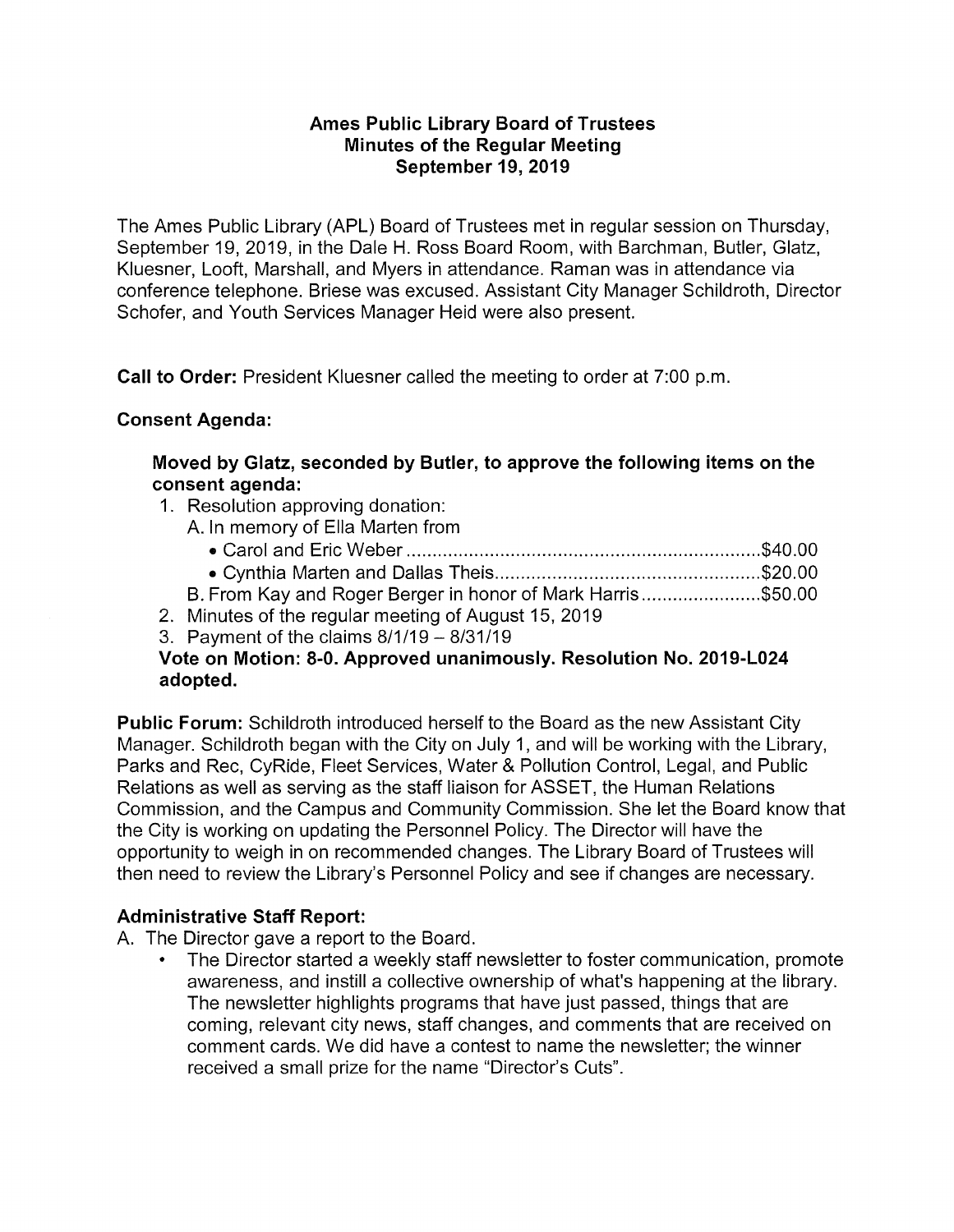- We ended the Summer Reading programs with a bang as some 555 participants attended the Dance Party on Friday 8/23! Dancing, face painting and pizza were among the fun activities.
- APL hosted a Genealogy Fair in partnership with the Story County Genealogical Society on August 25. It was humming with sixty plus attendees and served as nice kick off for our Genealogy series that started in September. Megan Klein Hewett and ISU Librarians guided participants and shared resources.
- APL partnered with the India Cultural Society of Central Iowa on a two part series called "Cultural Diversity of India". The first program featured dance forms; the second program featured food and clothing of India. Both went well.
- Pridefest went well. Tanvi Rastogi had served as the library representative on the Ames Pride Board. They had planned for months and it paid off as it was a well-organized and well attended event. We hosted multiple workshops for various ages, some just for fun, some educational, including a teen author. We had over 80 people at the drag king story hour which received good reviews. We did not receive any negative comments, but did receive several positive comments:
	- o "Thank you for making this event so family friendly. I worked our booth all day, but my kids had a blast. The library events were amazing for them! Please keep doing that! It is fun to see so many young persons enjoy themselves. That is one thing that make Ames Pridefest so special."
	- o "The library programming was superlative. What a wonderful way to support our Iowa community!"
	- o We also received a letter from a family in Ames, signed by the entire family, supporting Pridefest and saying what a difference it would have made when their child was in school.
- We were host to two Maximum Ames Music Festival events. Elizabeth Zimmerman and Mark Haugen performed on Friday evening September 6, and Iowa Women of Rock on Sunday September 8. Both of those went well.
- Signal Poetry Festival was also collaboration the following weekend with afterhours programs on both Friday and Saturday. Saturday was a little tricky as it was a game day, so it was not as well attended. There was a Children's Poetic Theater Performance on Sunday of Not Now, Navid written by our very own Roger Kluesner (APL Board President) and Kay Marner (Small Talk Coordinator) with Sarvinder Naberhaus. This also had an interactive component with blown up poetry with watercolors responses. The Poet and artist were on hand to have conversations and had video playing in background. Students were encouraged to attend and write about it as part of their coursework. There was a steady flow of people rotating through. It was a nice variation on programming.
- Coming up on September 28 is Step into Storybooks. This is in partnership with Raising Readers in Story County and the Ames Morning Rotary Club. Various stations and activities will be set up throughout the library as well as people in costumes. While it is certainly fun for a wider range of children, every child 0-5 years of age will get a free book.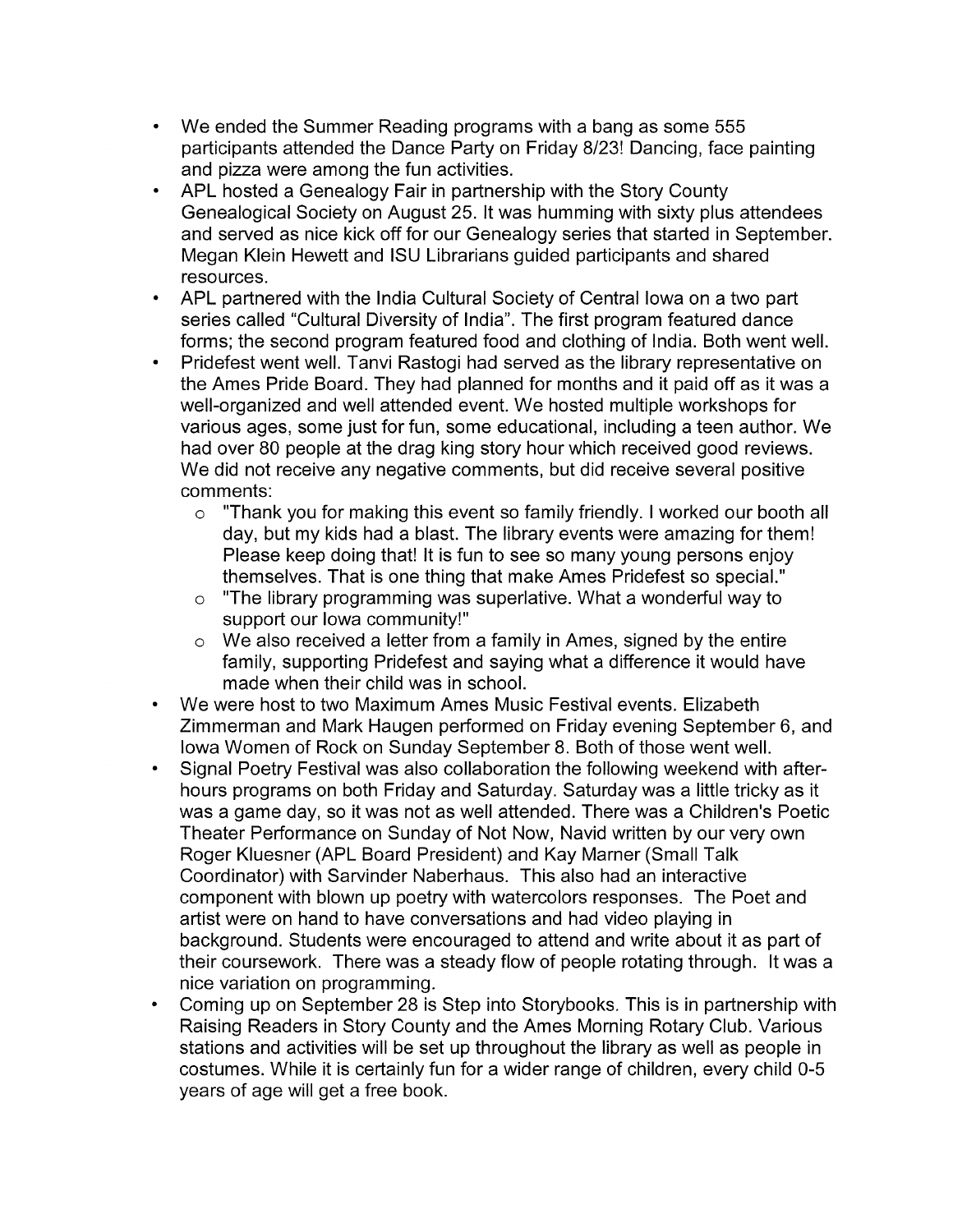- In terms of outreach, we participated in Welcome Fest where students go through a scavenger hunt learning about the city overall and winning some fun swag in the process.
- The library partnered with ISU Athletics for a fun family literacy night at the ISU Volleyball game on September 10. Families with children 2-12 completed a reading challenge activity and went online to claim two free tickets for that night's game. The Bookmobile, Jerri and Smyles were there and had a story time. The Library logo and information was featured on the big screen. Kudos to Jerri for jumping on this great opportunity to partner and promote .the library in a fun and visible way.
- We have some Ames High School visits set up and will be exploring another opportunity that is more of a career day.
- The Octagon Art Festival is Sunday, September 22. The Bookmobile will be there along with Smyles. Jerri and other Youth Services staff will there sharing science experiment type of activities and promoting Step Into Storybooks.
- We installed a separate cooling unit for the server room. This was a solution that came out of a recent energy audit where we learned that cooling the server room was triggering the larger chiller to come on at a higher frequency than the rest of the building demanded.
- We are starting to look at potential Capital projects we may want to consider including carpet replacement, furniture replacement, and doors in the vestibule.
- As far as staff news, the Youth Services team participated in an informative training workshop focusing on Autism Spectrum Disorder which you will hear about shortly.
- Two aides on-boarded but two just left.
- We did hire an Adult Services Librarian which we are excited about. We interviewed four candidates in a thorough process, including a peer interview, team interview, and coffee. Mary was the lead on what was a lovely process. The Director feels like it really allowed Mary and her to deepen what is already a strong working relationship and resulted in a great librarian.
- The Director is reviewing the Library Assistant position in Youth Services. We are looking at our structure to better provide coverage for program services and outreach and to build on the investments we have made with existing staff in the grade below. We are realizing that the Clerk title does not fully meet our needs for coverage of the teen space, more people for program and outreach and more options for customer service desk coverage. We are having discussions with the Assistant City Manager and looking at budget impacts.
- We are working on Strategic Planning. We are reviewing past content, timeline, and engagement opportunities. We submitted a request to StatsCom to work on a community survey and already heard back from them. We will be setting up an initial meeting with them soon. The Director will be meeting with Brian Dieter from Mary Greeley to discuss their strategic planning process along with some key staff. We will be working towards creating a more solid timeline for the Board but at this time we are looking at sending a customer satisfaction survey out mid to late November, with a finished product in place by July.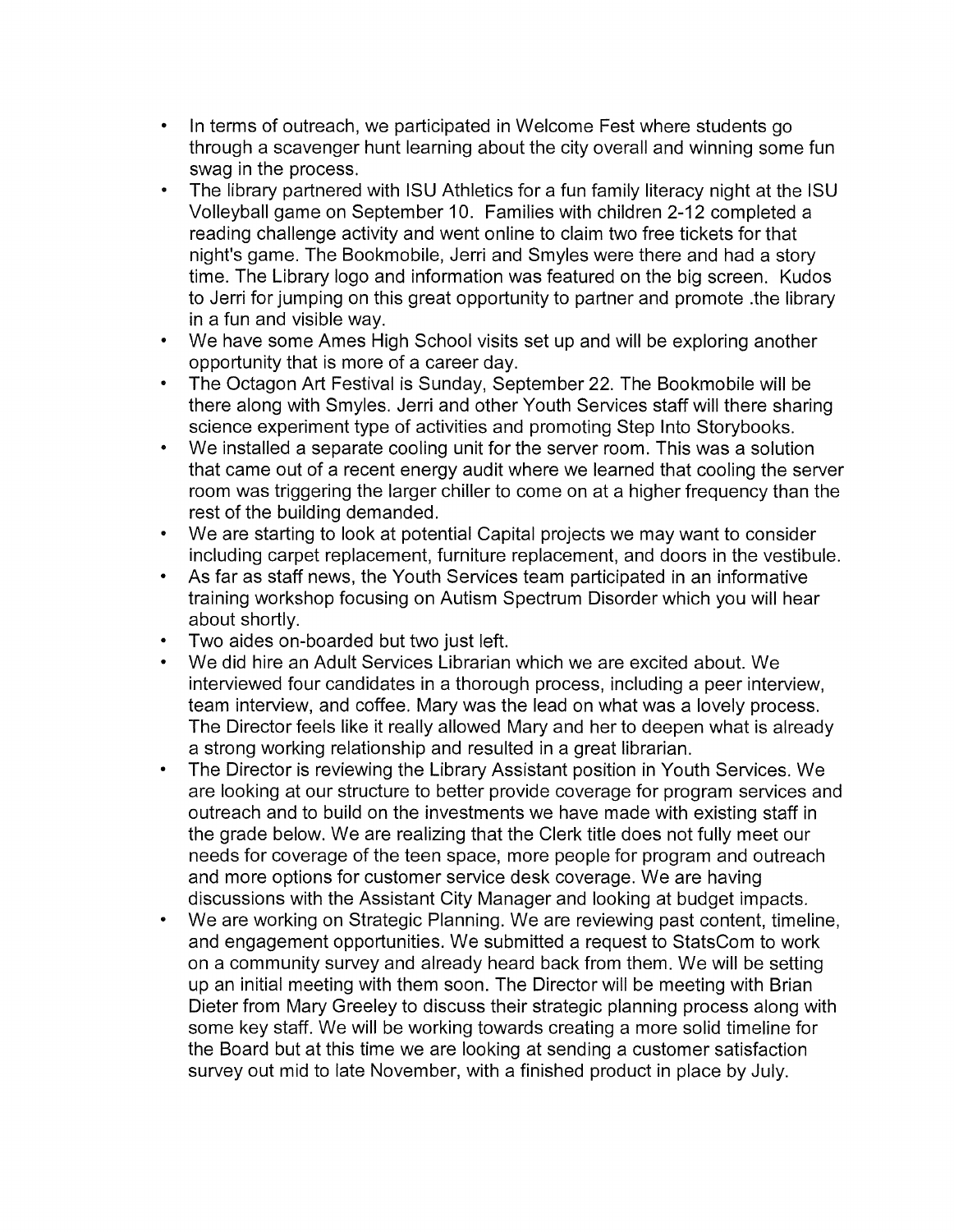• Barchman asked the Director how the recent incident affected our staff. The Director gave a brief review of the incident at the Des Moines Public Library where a person entered their facility and started themselves on fire. Staff there did extinguish the person, but the person did later pass away. This incident has triggered conversations amongst our Safety and Management Teams. Staff appears to be handling the incident ok. We do have resources available for anyone wishing to utilize them through the Employee Assistance Program. The information is in the breakroom and will be included in the next "Director's Cut".

# **APLFF Report:**

- The Pub Fiction was very successful with 152 participants however some establishments will not be allowed to participate in the future due to them not following the rules.
- They are planning more Author Café events.
- Liz has a lot of presentations going on.
- TAG has a Menstruation Celebration event planned for May. They are trying to partner with Planned Parenthood. In April they are planning an Eco event and focus on individual footprints of people during the City Eco week. They have a lot of crafts going on in the teen space. They are talking about other events that are not as pinned down including a donation box, black art festival, a gala, and murder mystery.
- The finance committee reviewed and accepted Form 990.
- Literary Grounds raised \$3462 last month.
- The next lobby sale is going to be about woman, written by women, about suffrage.
- The next book sale is going to be November 7-10.
- The fundraising committee is being split into two groups. One group will organize the Author Cates, the other will organize the Pub Fiction.
- There are two new APLFF Board members, Jennifer Garst and Cheryl Langston were appointed at the August meeting.
- There was a very nice article in the Ames Tribune on September 16, 2019 about Malika Davis as the recipient of the 2019 Robert Mannheimer Youth Advocacy Award. Malika was very involved with TAG.

# **Board Education:**

Youth Services Manager, Jerri Heid, gave a presentation to the Board about the recent Autism Spectrum Training that her staff attended. Before they attended this research, one of her interns had researched the topic and worked with ChildServe to look at our space and come up with some suggestions.

Some key points from the presentation included:

- Visual Schedules so child knows what is expected
- Dim-able lights and/or curtains covering windows to reduce sensitivity to light
- Fidgets, weighted lap pads, or items of different textures to explore during seated activities
- Build in movement breaks for structured activities